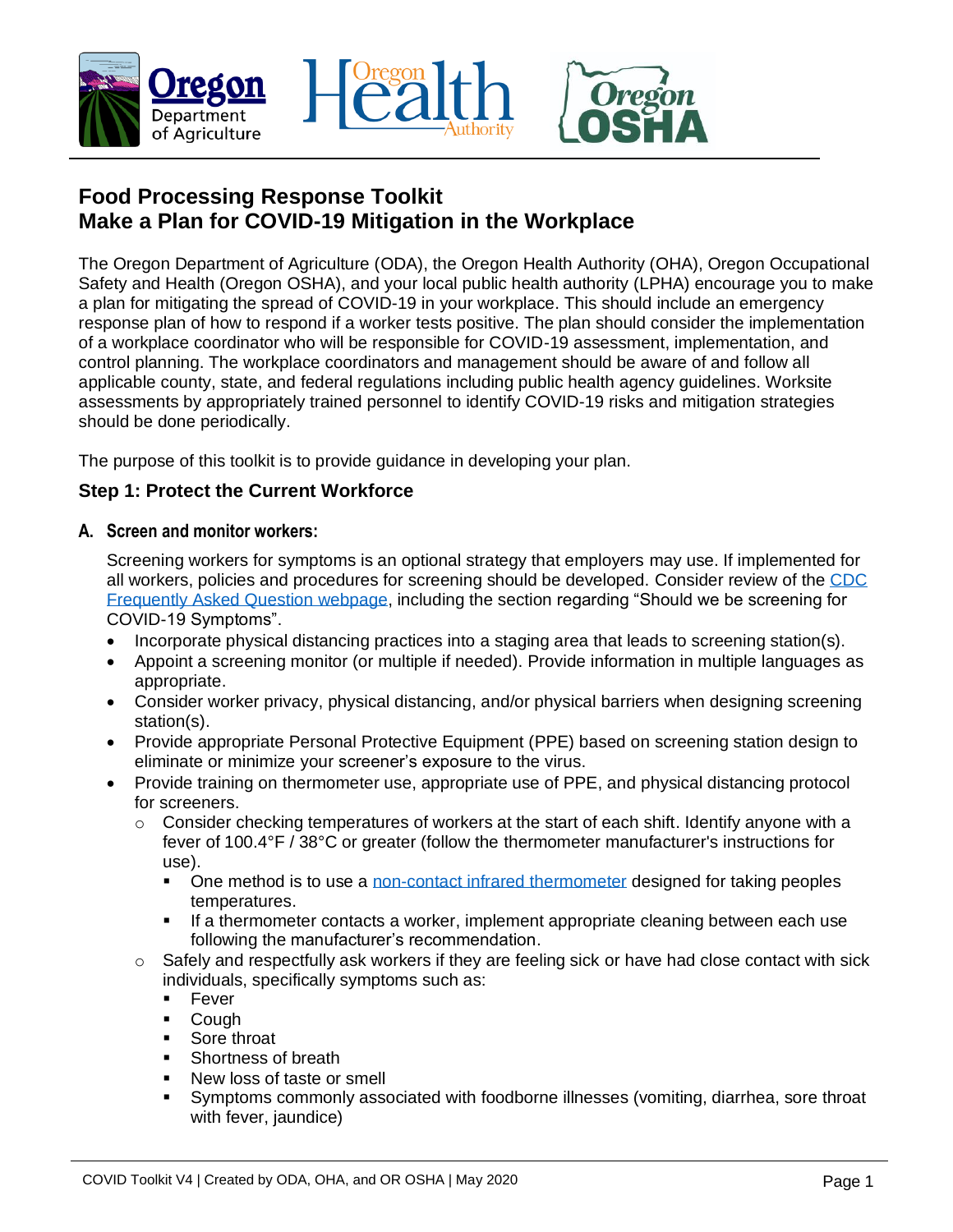- $\circ$  If records related to screening are kept, worker privacy and [record retention](https://www.cdc.gov/coronavirus/2019-ncov/community/guidance-manufacturing-workers-employers.html#_ftn1) should be considered.
- Develop policies to exclude workers identified as symptomatic from the workplace.
	- $\circ$  Consider the reporting of symptomatic worker's contact information to your [LPHA.](https://www.oregon.gov/oha/PH/DiseasesConditions/CommunicableDisease/ReportingCommunicableDisease/Documents/reportdisease.pdf)
	- $\circ$  Provide handouts or training materials related to resources for sick workers (e.g. sick leave, FMLA, etc.).
	- $\circ$  Include procedures for workers to report contact with a suspected or confirmed coronavirus case.
- Conduct training for supervisory staff regarding monitoring and reporting of symptoms in the workplace.

### **B. Direct sick workers to stay home:**

- Actively send sick workers home if they are at work and encourage sick workers to stay home. Advise them to contact their health care provider for testing.
- Review [sick leave policies](https://www.oregon.gov/boli/pages/coronavirus-and-workplace-laws.aspx) to ensure that workers are not penalized for taking sick leave due to COVID-19. Consider advancing future sick leave or allowing workers to donate sick leave to each other.
- Implement a system for workers to alert a supervisor in a timely manner if they or a coworker are experiencing COVID-19 symptoms.
- Monitor absenteeism to watch for concerning trends and implement plans to cover essential tasks.
- Develop policies for a response in the event that the LPHA notifies your human resources (HR) contact of a worker who has tested positive for COVID-19. Your HR department should inform anyone who has come in close contact with the worker of their possible exposure while maintaining confidentiality requirements.
- Work with state, local, tribal, and/or territorial health officials to facilitate the identification of other exposed and potentially exposed individuals, such as coworkers in a plant.
- Notify coworkers who have had close contact with a worker sick with coronavirus, without identifying the sick worker.
- The LPHA in conjunction with ODA, OHA, and the Oregon OSHA consultative branch will work with the firm to ensure they are implementing any needed closure for cleaning and disinfection to stop the further spread of COVID-19 amongst the workforce.
- Home isolation and testing policies should be developed in order to determine a path for workers to return. Follow CDC or OHA guidelines when they become available.

### **C. Physical distancing:**

- Appoint a physical distancing officer with adequate authority to enforce policies, consider that disciplinary actions may be necessary.
- Monitor physical distancing at work stations, in common areas, entryways, at the time clock, in the administration offices, in break rooms and restrooms, at handwashing and hand sanitizing stations, in addition to parking lots.
	- o Stagger work schedules so workers don't crowd each other when they arrive and leave work.
	- $\circ$  Stagger break and lunch times to reduce the gathering of groups of workers in limited areas.
	- o Consider cohorting (grouping together) workers to limit cross-contact.
	- $\circ$  Consider written records of worker job assignments to simplify contact tracing.
	- $\circ$  Consider rearranging tables and chairs in break rooms to meet the minimum physical distancing requirements.
	- o Use signage and floor markings to manage flow with physical distancing.
	- $\circ$  Consider moving equipment or supplies to reduce areas of travel around the work place.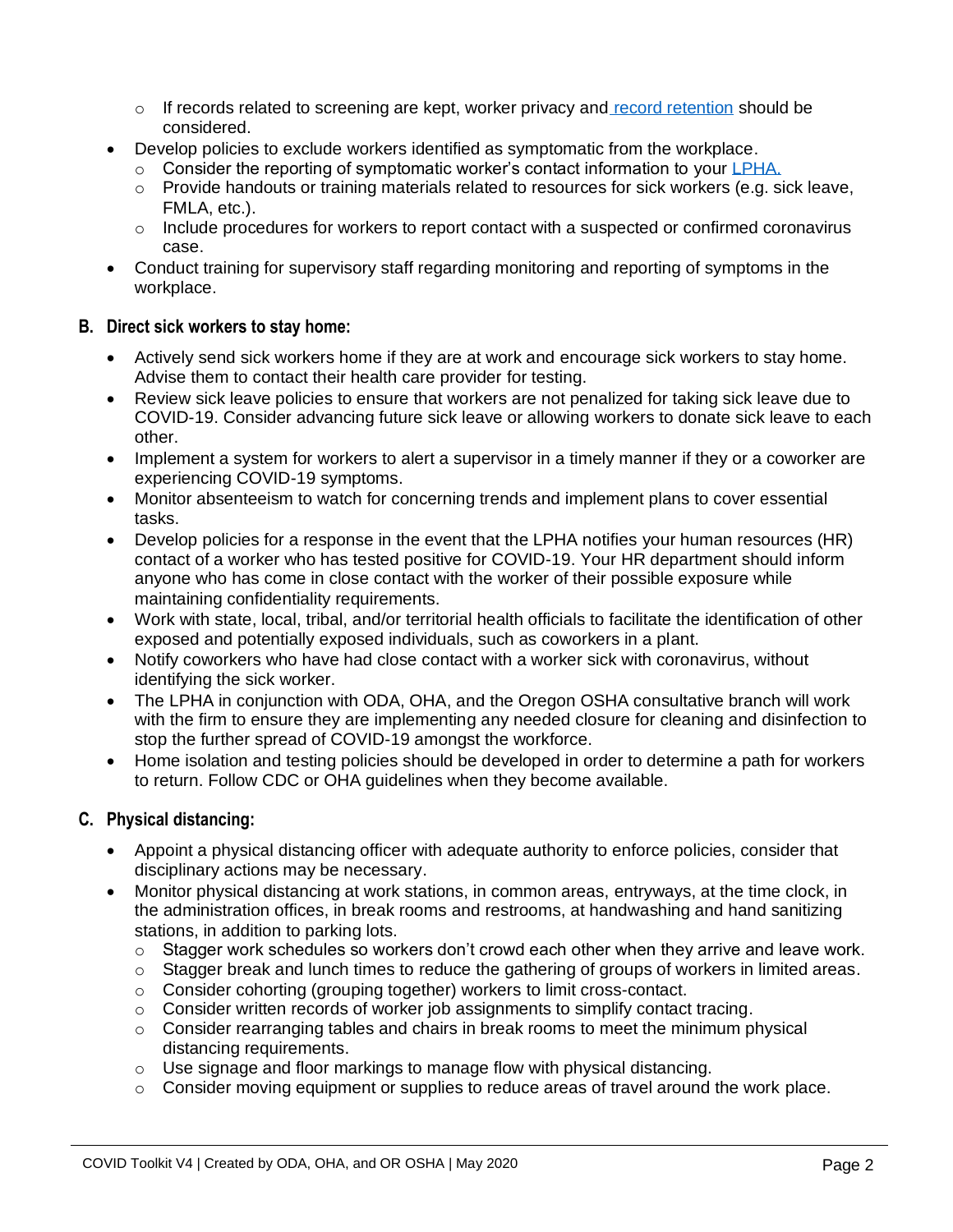- Options for workstations with close proximity
	- o Vacate every other 'like task' worker station on production lines to allow physical distancing. [How to Align Manufacturing Workstations, if feasible](https://www.cdc.gov/coronavirus/2019-ncov/images/community/manufacturing-workstations-alignment.png)
	- $\circ$  Reduce production speed to reduce the number of workers needed on the line. Running multiple shifts may allow for additional production.
	- o Extend production lines so workers can be farther apart.
	- $\circ$  Consider installing physical barriers such as plexiglass, strip curtains or other barriers that are effective in stopping the spread of COVID-19.
- Check ventilation in work areas to make sure fans do not blow from one worker directly onto another worker while being mindful of heat hazards.
- Limit entry of visitors, contractors, and off-shift workers to essential business only. Keep a record of visitors and train them about your company's site-specific coronavirus safety procedures, including physical distancing, personal hygiene, and PPE requirements.
- Stagger shipping and receiving orders to reduce potential exposure of transport personnel.
- Encourage the use of face masks, including physical distancing in carpools and during other daily activities outside of work.

### **D. Personal Protective Equipment (PPE):**

- Educate workers on the importance of wearing a [face mask](https://www.cdc.gov/coronavirus/2019-ncov/prevent-getting-sick/diy-cloth-face-coverings.html) in addition to practicing physical distancing. Consider implementing a policy requiring their use in the workplace.
- Consider supplying face shields that wrap around the sides of the wearer's face and extend below the chin.
- Reusable PPE such as face shields, aprons, gloves, and safety glasses must be cleaned and disinfected daily and stored in a clean location.
	- $\circ$  Follow disinfectant labels to ensure that the proper concentration is used.
	- o PPE should not be taken home and never shared.
	- $\circ$  Reusable PPE should be cleaned, using soap and water, then [disinfected](https://www.oregon.gov/ODA/shared/Documents/Publications/PesticidesPARC/DisinfectantsforEmergingPathogensCOVID-19.pdf) between uses.
	- o Follow disinfectant labels to ensure that the proper concentration is used.
	- o Disinfected PPE should be protected during storage and distribution.
- Contact your LPHA (see contacts section) for assistance if you are unable to obtain face masks through your usual vendors.

#### **E. Handwashing, sanitizers and sanitation:**

- Designate a worker to ensure bathrooms and handwashing sinks are consistently stocked with warm, potable water, soap, and paper towels.
- Provide hand sanitizers with at least 60% alcohol. Encourage the use of hand sanitizer after handwashing.
- Provide supplemental hand sanitizer stations, wipes or towelettes, or clean water and soap in portable containers to facilitate more frequent hand washing after handling objects touched by others.
- Provide access to tissues, trash bins, and plastic bags for proper disposal of used tissues and other personal care products.

#### **F. Cleaning, sanitation, and disinfection of surfaces:**

- Identify high touch surfaces including, but not limited to: door handles, faucets, toilet handles, light switches, countertops, chairs, tables, time clock areas, vehicles, equipment, machinery and tools, and physical barriers such as plexiglass.
	- o Appoint designated sanitation worker(s) to continuously clean and disinfect surfaces on a significantly-increased schedule. Clean and sanitize all frequently touched surfaces in the workplace at least twice per day.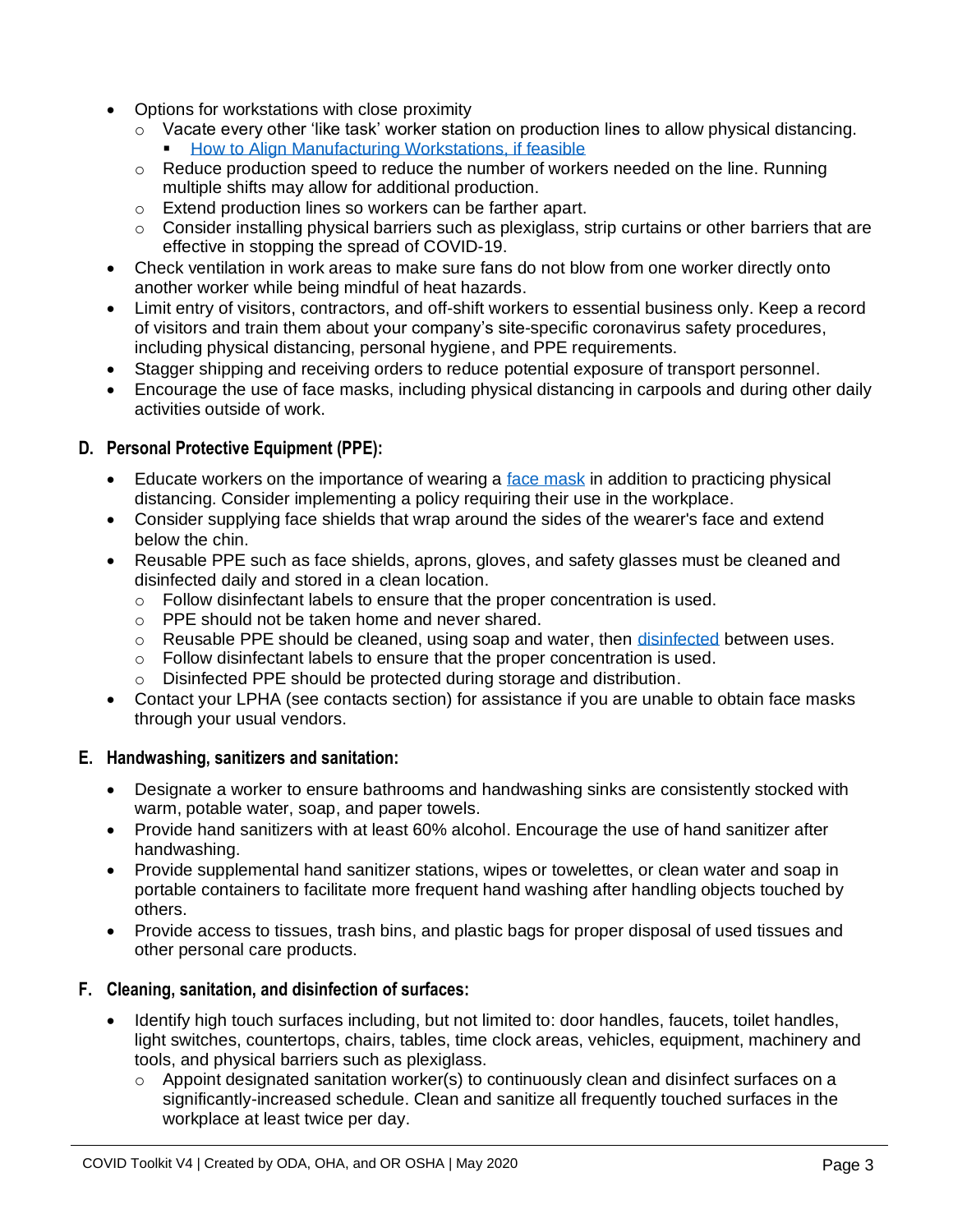- o Refer to [ODA disinfectants for food contact surfaces](https://www.oregon.gov/ODA/shared/Documents/Publications/PesticidesPARC/DisinfectantsforEmergingPathogensCOVID-19.pdf) that are effective against COVID-19 and follow the label instructions regarding contact time.
- o Be sure to follow label directions when FOOD CONTACT SURFACES are sanitized. Many chemical disinfectants require a follow up water rinse when they are used before applying sanitizers at the appropriate concentration.
- o In many cases disinfection compounds may be the same as sanitizing compounds but at higher concentration. Disinfecting and sanitizing are not the same. Disinfecting refers to killing nearly 100% of germs on surfaces at much higher concentrations. Sanitizing refers to lowering the number of germs on a food contact surface to a level that meets safe public health standards.
- $\circ$  Always wash and rinse visible dirt/debris from equipment before sanitizing.
- $\circ$  Ensure workers use appropriate personal protective equipment (PPE) for work tasks.

### **Step 2: Prepare the Current Workforce**

### **A. Educate workers and supervisors, providing information in multiple languages as needed:**

- Inform workers of the measures being taken to keep them safe, such as changes to accommodate distancing, cleaning, and disinfection.
- Collaborate with local community groups and labor unions to effectively communicate important COVID-19 information.
- Share information on how everyone can contribute to the mitigation of the spread of the coronavirus at work, including steps being taken in the workplace to establish social distancing, frequent hand washing, and other precautions including food safety practices.
- Hang posters/signs in appropriate languages from the health authorities (CDC, OSHA, OHA, LPHA) about how to prevent coronavirus transmission such as:
	- o Proper respiratory etiquette, including covering coughs and sneezes and not touching eyes, noses, or mouths with unwashed hands or gloves.
		- [Cough and sneeze etiquette](https://www.cdc.gov/healthywater/hygiene/etiquette/coughing_sneezing.html)
	- $\circ$  Appropriate handwashing with clean running water and soap for at least 20 seconds. Use paper towels to dry hands.
		- [When and How to Wash Your Hands](https://www.cdc.gov/handwashing/when-how-handwashing.html)
		- Wash hands throughout the day and especially when arriving at work, before entering the production area, before and after eating or drinking or using tobacco, after using the toilet, after using a cell phone, after coughing or sneezing or touching the face, and after touching any surfaces or tool touched by others.
	- o Appropriate use of PPE.
		- [Use of Respirators, Facemasks, and Cloth Face Coverings](https://www.fda.gov/food/food-safety-during-emergencies/use-respirators-facemasks-and-cloth-face-coverings-food-and-agriculture-sector-during-coronavirus)
- Communicate and reinforce safety messages and updates by frequently using methods that are appropriate for the target audience. Consider language and cultural needs of all workers.
	- $\circ$  Talk with workers about changes and seek their input regarding other potential protections that can be considered. Incorporation of this topic into pre-shift / toolbox conversations are highly encouraged.
	- o Provide workers with information on how coronavirus can be spread, symptoms, and best practices to minimize exposure to it.
	- $\circ$  Offer education for workers to recognize how to minimize exposure to COVID-19 when not at work.
- Emphasize cleaning and sanitizing of frequently touched items that may not be addressed by sanitation crew activity, such as cell phones and tools.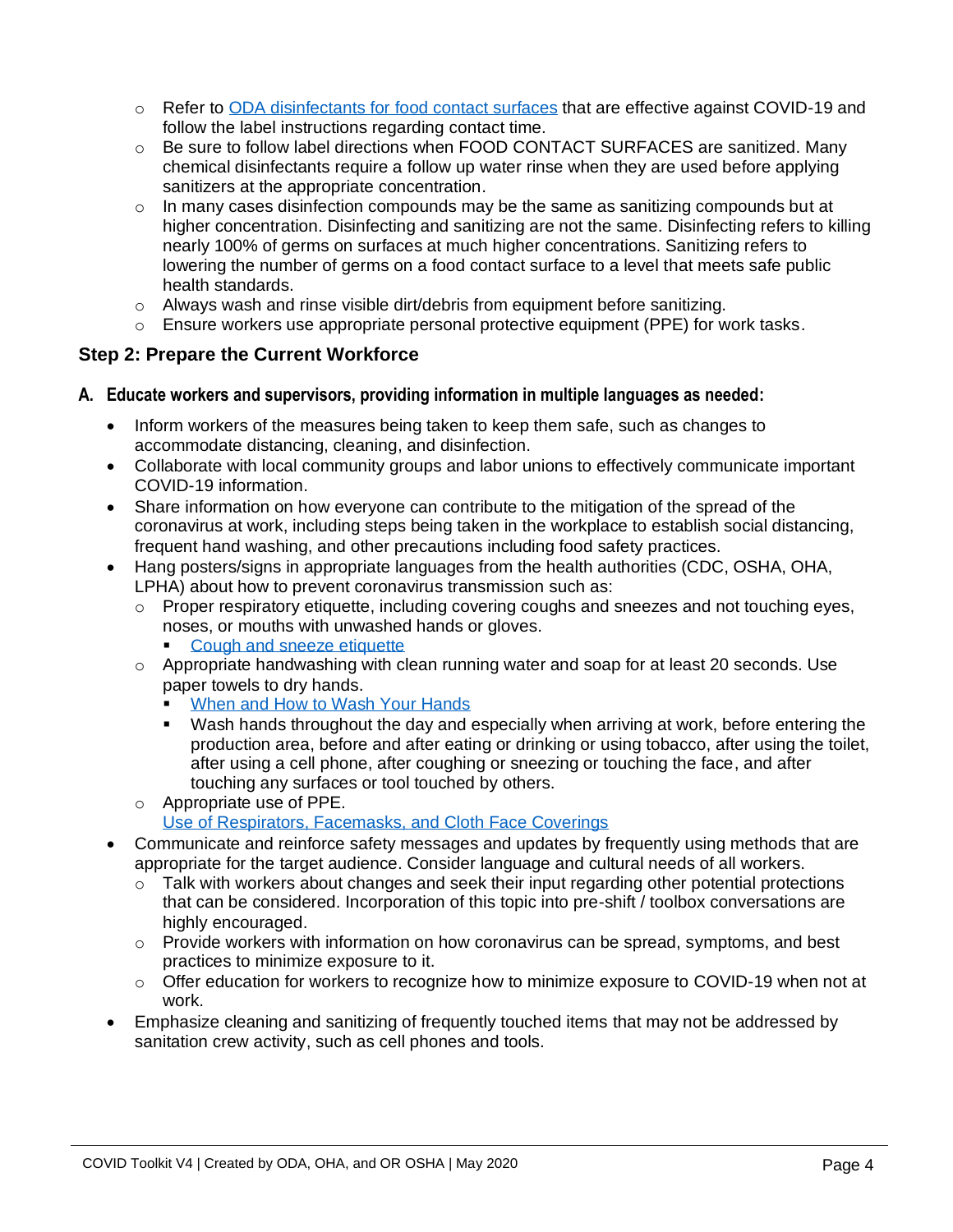- **B. Cross-training, standard operating procedures, and contingency plans:**
	- Create or review and revise standard operating procedure documents (SOPs), which provide straightforward, step-by-step descriptions of necessary tasks, including supplies and tools required. Ensure they are written in plain language.
		- o [Standard Operating Procedures video \(resource\)](https://www.youtube.com/watch?v=24QxF0H3l-s&feature=youtu.be)
	- Physically store printed SOPs in easily accessible, key locations.
		- o Consider supplementing SOPs with videos of jobs or processes to clearly demonstrate steps.
	- Provide cross-training opportunities for key positions to ensure support of critical tasks.
	- Review and communicate plans for contracting substitute workers to supplement the regular workforce.

### **Step 3: Prepare for an Impacted or Reduced Workforce**

#### **A. Recruit and train new contingency workers:**

- Reach out to current workers, who know the work environment and type of skills necessary, to recruit contingency workers.
- Seek out job boards with high schools, colleges, universities, and industry groups to reach those who may be seeking employment.
- Use social media and other networking tools to identify available workers.

#### **B. Prepare to function with a reduced workforce**

- Anticipate the possibility that you are unable to recruit and train replacement workers.
- Prioritize the most essential tasks and critical workers that are needed to maintain the production schedule.
- Identify tasks that could be considered for a reduced schedule.
- Prepare guidance for a situation where an owner, manager, or key leader becomes ill or needs to self-quarantine.
- Prepare other workers to assume temporary management responsibilities.
- Identify tools for remote communication.

### **Additional resources**

- [Agriculture labor housing guidance](https://osha.oregon.gov/covid19/Pages/covid-19-general.aspx) (Oregon OSHA)
- [Manufacturing Workers and Employers](https://www.cdc.gov/coronavirus/2019-ncov/community/guidance-manufacturing-workers-employers.html) (CDC)
- [Meat and Poultry Processing Workers and Employers](https://www.cdc.gov/coronavirus/2019-ncov/community/organizations/meat-poultry-processing-workers-employers.html) (CDC)
- [Interim Guidance for Businesses and Employers Responding to Coronavirus Disease](https://www.cdc.gov/coronavirus/2019-ncov/community/guidance-business-response.html) (CDC)
- [National Milk Producers Federation Coronavirus Resources](https://www.nmpf.org/coronavirus/) (NMPF.org)
- [US Food and Drug Administration Coronavirus Disease 2019](https://www.fda.gov/emergency-preparedness-and-response/counterterrorism-and-emerging-threats/coronavirus-disease-2019-covid-19) (FDA)
- [Oregon Health Authority COVID-19 Updates](https://govstatus.egov.com/OR-OHA-COVID-19) (OHA)
- [COVID-19 and Oregon OSHA](https://osha.oregon.gov/covid19/Pages/default.aspx) (Or-OSHA)
- [Oregon Department of Agriculture COVID-19 Information](https://www.oregon.gov/ODA/agriculture/Pages/COVID-19.aspx) (ODA)
- [Oregon whistleblower or retaliation protections](https://www.oregon.gov/boli/TA/Pages/FactSheetsFAQs/Whistleblowing.aspx) regarding workplace and health. (BOLI)
- [Whistleblower or retaliation protections regarding workplace safety and health.](https://www.whistleblowers.gov/) (Federal OSHA)